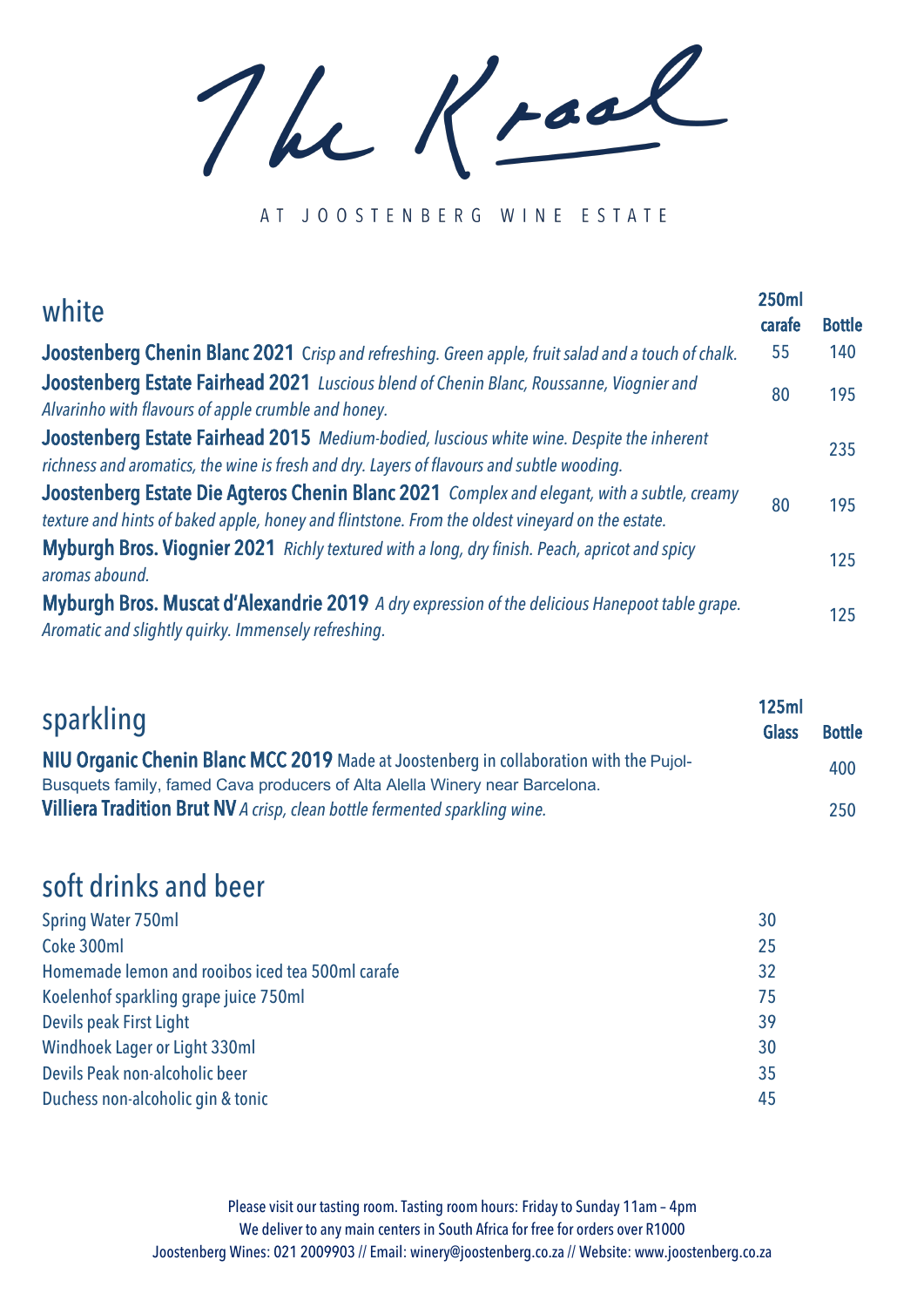The Kraal

AT JOOSTENBERG WINE ESTATE

| red                                                                                                                                                                                             | <b>250ml</b><br>carafe       | <b>Bottle</b>          |
|-------------------------------------------------------------------------------------------------------------------------------------------------------------------------------------------------|------------------------------|------------------------|
| Joostenberg Family Blend 2020 A delicious blend of Syrah, Mourvèdre and Touriga Nacional.<br><b>Expressive aromas and soft tannins.</b>                                                         | 55                           | 140                    |
| Joostenberg Estate Klippe Kou Syrah 2019 Berries and spice and all things nice. Fine yet firm<br>tannins.                                                                                       | 80                           | 195                    |
| Joostenberg Estate Philip Albert Cabernet Sauvignon 2018 Classically styled Cabernet. Cedar<br>wood and blackberries with a long finish.                                                        |                              | 195                    |
| Joostenberg Estate Bakermat 2011 A superbly aged blend. Hints of forest floor. Fine tannins and a<br>long finish.                                                                               |                              | 340                    |
| Joostenberg Estate Bakermat 2018 A complex, full-bodied wine with dark berry and savoury<br>aroma's. The palate is characterized by well-integrated tannins and a long finish.                  | 90                           | 275                    |
| Small Batch Collection Mourvedre 2017 Full bodied and spicy with earth and blackberry notes. A<br>"gutsy" wine.                                                                                 |                              | 195                    |
| dessert                                                                                                                                                                                         | <b>125ml</b><br><b>Glass</b> | 375ml<br><b>Bottle</b> |
| Joostenberg Chenin Blanc Noble Late Harvest 2019 The current release of Noble Late harvest<br>pairs beautifully with fruit driven desserts. Citrus and granadilla flavours dominate the palate. | 80                           | 195                    |
| Joostenberg Chenin Blanc Noble Late Harvest 2014 Marmalade and caramel. Rich and sweet.                                                                                                         |                              | 280                    |

Please take note of the following. As we produce our own wines, we don't allow you to bring your own. On special request, however, we will allow 1 bottle per table of 6 at R80 corkage.